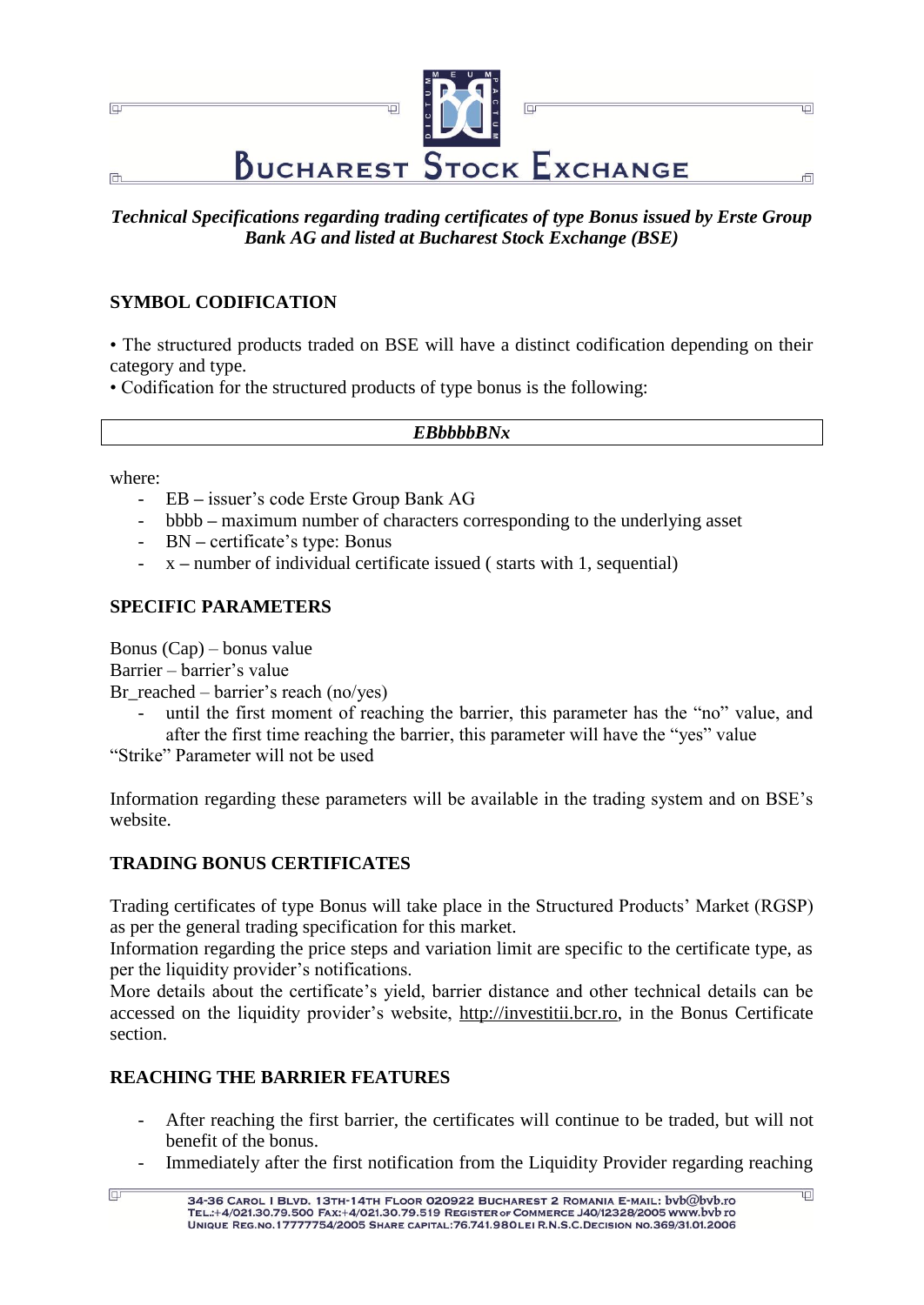the first barrier corresponding to the bonus certificate, BSE will suspend from trading the specific certificate respectively for a period of 15 minutes, following that period the certificate will resume trading with a 5 minute pre-open period, followed by the market's normal succession.

- o "**Br reached**"'s parameter will be updated in the trading system, and on BSE's website on the date and moment of reaching the barrier will be posted.
- If the Liquidity Provider will notify BSE regarding reaching the first barrier in the preopen state, BSE will suspend the respective certificate of type Bonus for 15 minutes, following after this interval the symbol to be resumed with a 5 minute period of preopening.
- If the Liquidity Provider will notify BSE regarding reaching the first barrier in the preclose state, BSE will suspend the respective certificate of type Bonus in the current session and it will be resumed in the following session.
- In the situation in which the barrier is reached outside BSE"s trading hours, the Liquidity Provider will notify BSE, and the respective certificates will resume trading as per the normal trading program for Structures Products.

 $\Box$